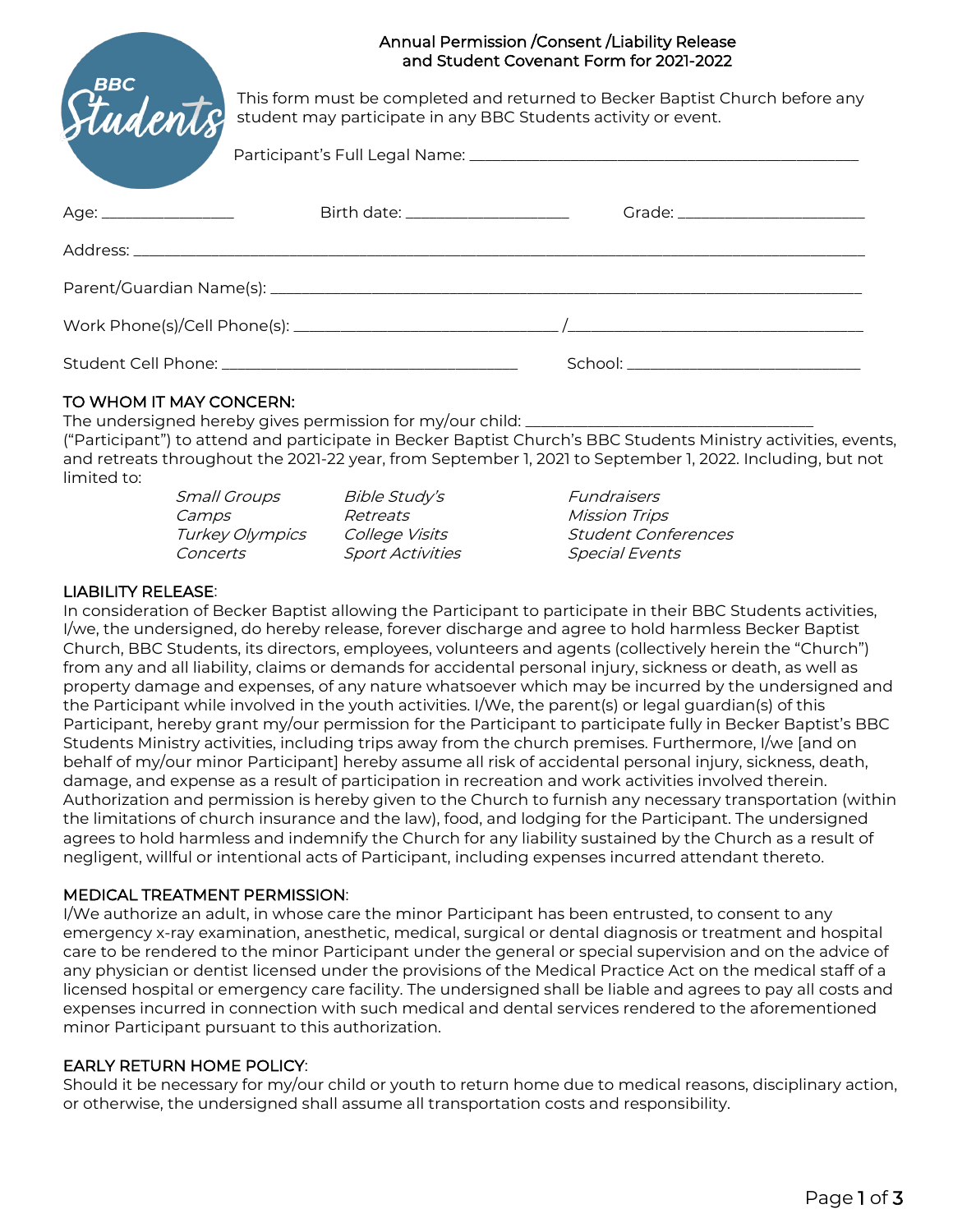## TRANSPORTATION PERMISSION:

The undersigned does also hereby give permission for my/our youth to ride in any vehicle driven by an approved ADULT chaperone while attending and participating in activities sponsored by the Church. My child and I understand that SEAT BELTS SHALL BE WORN AT ALL TIMES during transportation.

#### PHOTOGRAPH / VIDEO PERMISSION:

All photos, videos, and audio tapes of my child captured by Becker Baptist Church and BBC Students is also released to Becker Baptist Church for promotional purposes such as brochures, videos, web pages, Facebook, Instagram, etc.

## STUDENT COVENANT OF CONDUCT:

My child and I understand that the BBC Students Covenant of Conduct is applicable to the Participant at all times while involved with BBC Students Ministry and the sponsored activities and events. My child and I agree to:

- Recognize that everyone in the group is a part of the body of Christ. I will help everyone feel welcome and important.
- · Respect the physical and emotional well-being of others by "doing unto them as I would have them do unto me." This includes refraining from harsh play or violence, refraining from harmful jokes, respecting the need for sleep, etc.
- · Respect the health of my own body by refraining from the use of tobacco, alcohol, illegal drugs and weapons. I understand that the use of these substances is absolutely prohibited. They will be confiscated and parents and/or authorities contacted immediately.
- Respect the things I use and the property of the places I visit. The areas used for all events, including transportation, shall be left clean.
- Participate fully in all scheduled group activities and abide by additional group guidelines made during a special event or trip.
- Act appropriately with members of the opposite sex. This means no couples alone at any time, and no public displays of affection.
- Follow all instructions given by leaders/chaperones without protest. An instruction may be politely and discreetly questioned.
- · Stay within the group or assigned sub-group at all times. I will not wander off alone or leave the activity site unless granted permission by an adult, and I will report for all designated check-in times.
- · Hold safety in the highest regard, and refrain from compromising my own safety or another's safety.
- · Provide a trusting environment for my peers. When others share something about
- themselves in a group discussion, I will not repeat that information outside of the group.
- Take the initiative to inform my guests of their responsibility to follow these guidelines when they visit or participate in an event.

#### GUIDELINES FOR CONSEQUENCES:

Consequences will focus on restoring peace with reconciliation among the parties involved. The goal of resolving each problem will be growth and learning through repentance and forgiveness. Any problems encountered will be handled within the group and by the adult leaders to the extent that this is possible. However, should a situation persist or become uncontrollable, the parent/guardian will be contacted and informed of the problem. Should the situation be urgent, the parent/guardian will be contacted immediately and will be responsible for picking up the minor Participant from an event or providing for his/her transportation home.

## MEDICAL INFORMATION:

| Covered by medical insurance: $\square$ YES $\square$ NO | Insurance Company: __________       |
|----------------------------------------------------------|-------------------------------------|
| Policy/Group ID #:_                                      | Allergies or Medical Conditions: __ |
| Prescriptions or Medicines:                              |                                     |

If needed, do you authorize giving pain medicine (ex: Tylenol or Advil) to your student?  $\Box$  YES  $\Box$  NO